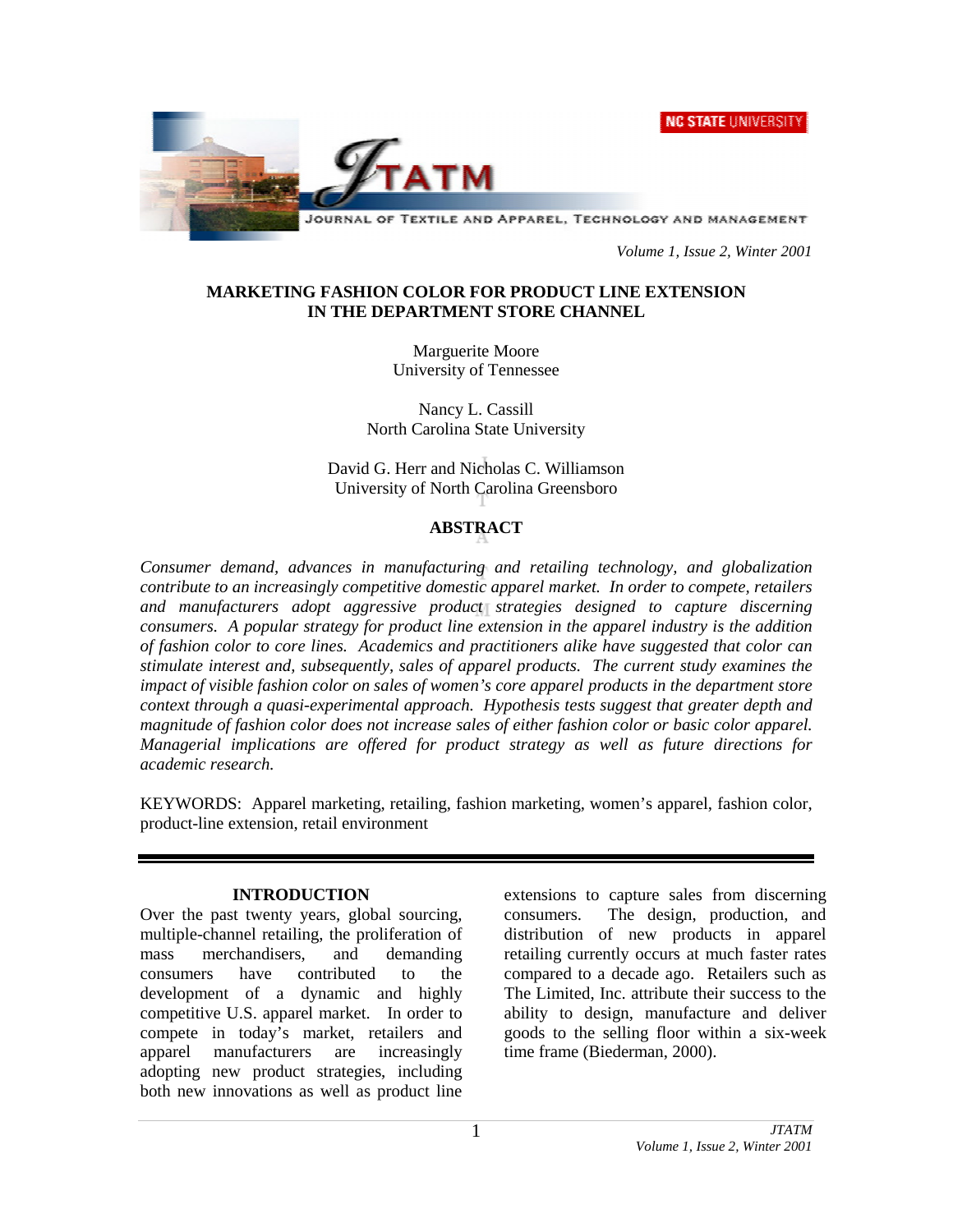A popular product strategy among apparel manufacturers and retailers is to inject fashion color into previously existing product lines. In many categories including active-wear, denim, and intimate apparel, designers use fashion color to add newness to an existing line and, in turn, attract consumers to the entire product line. Compared to a radical new innovation, the process of extending a product line through the addition of fashion color appears to be simple. However, the requirements of fashion apparel production including: longer lead times for production, procurement of new materials, coordination of color shading, production of samples, and execution of short production runs are comparatively riskier than those of core apparel production. Further, difficulty in forecasting sales for new apparel  $\mathbb{I}$ products poses additional problems in predicting demand—compared to core products with clear selling histories (Urban, Weinberg & Hauser, 1996). Forecasting error can lead to expensive inventory carrying costs or stockouts at the retail level, which can erode profits as well as customer loyalty for the retailer (Clarke, 1987; Emmelhainz  $\&$  M Emmelhainz, 1991).

Although fashion color line extensions are a common strategy among apparel companies, we know very little about their impact on sales of the entire product line. Because this type of product extension can result in sizable profits when they succeed, or great costs when they fail, it is important to understand their role in marketing apparel. To date, no single study has investigated the role of fashion color line extension in the apparel context. The purpose of this study is to examine the effect of fashion color introduction on the sales performance of a basic color (i.e., core) apparel line. Specifically, the study investigates whether increased quantities of newly introduced fashion-color inventory will impact sales in an apparel line that is typically marketed for its performance rather than its style. The context selected for the study is the women's intimate apparel category in the department store retail channel.

Through the use of a quasi-experimental design, this study provides an empirical investigation of the effect of fashion color on sales of apparel in the retail setting. Increased understanding of the impact of fashion color within the retail environment aids in informing future product line extension decisions among apparel manufacturing, marketing and retailing practitioners. Further, investigation of fashion color line-extension among a product line that is typically marketed for its performance attributes, contributes to our knowledge of target marketing in the apparel context.

## **BACKGROUND AND HYPOTHESES**

The practice of consumer firms using color to attract attention to new products, packaging, and retail space is widely noted in the trade literature (Cowan, 1993; Kotler, 1999; Triplett, 1995). Unfortunately, there is currently no empirical evidence to uphold the claim that color actually influences the purchasing behavior of consumers specifically for apparel products. However, there is a related stream of research in the academic retailing literature that considers the influence of the store environment on consumer behavior. Borne out of environmental psychology, researchers such as Donovan and Rossiter (1982), Slama and Tashchain (1987), Buckley (1991), and Donavan, Rossiter, Marcoolyn, and Nesdale (1994) have examined the impact of store environment stimuli on consumer emotions and purchasing behavior through operation of the Mehrabian-Russel (M-R) Model. Based on the Stimulus-Organism-Response (S-O-R) framework, the M-R model contends that environmental stimuli lead to emotional states (i.e., pleasure/displeasure, arousal/non-arousal) which in turn lead to approach/avoidance behaviors. The majority of this research focuses on the 'emotion' interface between stimulus and response (Buckley 1991; Donavan, Rossiter, Marcoolyn and Nesdale, 1994).

In their 1982 study, Donovan and Rossiter pointed out the difficulty of isolating stimuli in the retail environment. They indicated a need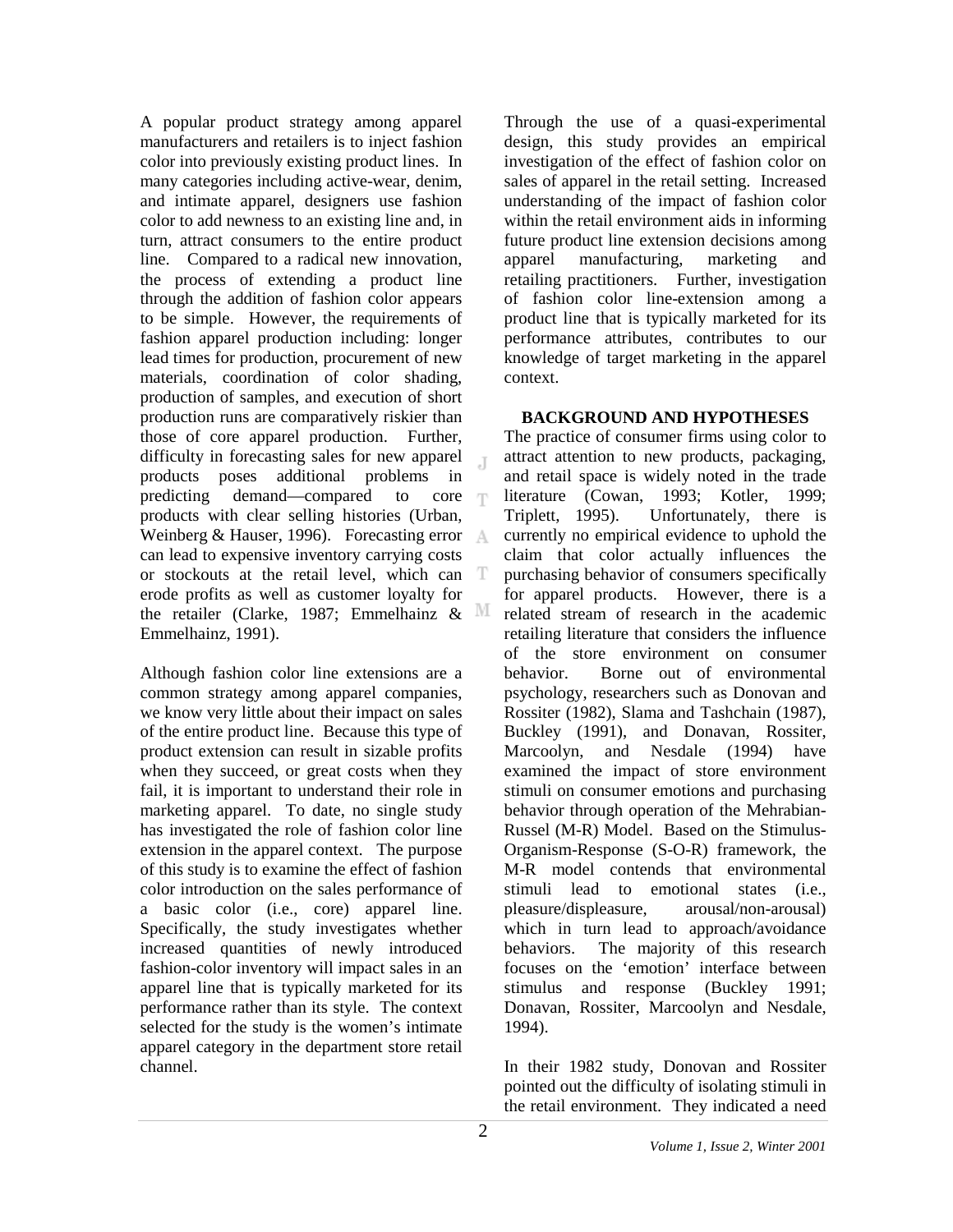for greater understanding of in store stimulus including examples such as, "color arrangements, store layouts, noise levels and in-store promotions…"—for their effect on emotions and ultimately on shopping behaviors (1982, p.40). Further, the researchers point out that, in keeping with the M-R model, 'information load' in the complex retail environment can affect consumer arousal. That is, environments that are characteristically 'high-load', including more features and change, tend to stimulate customers compared to environments that are 'low-load' which make consumers feel calm or relaxed.

The intent of the current study is not to directly test the M-R framework. In fact,  $\mathbb{I}$ emotions are not measured in the study. However, the work of Bellizzi and Hite (1992), Buckley (1991) and, Donavan, Rossiter, Marcoolyn and Nesdale, (1994) have empirically linked in-store stimuli to emotions and behaviors including purchasing intent and T actual behavior. Therefore, we hold that the stated research provides conceptual M justification for investigating the effect of fashion color on shopping behavior within the retail environment. Based on this research, we agree that department stores are characteristically high-load, and propose that adding new fashion-color products to displays within this environment can stimulate consumers. In agreement with previous M-R research, this stimulation in-turn can influence consumers to spend more time and money in the retail environment. Therefore, we hypothesize the following:

H1: Greater quantities of visible fashion color will positively influence sales of full product-line in the retail environment.

We also reason that fashion color within a product line can act as a stimulus in the retail environment attracting attention not only to the fashion products themselves, but also to the core products that are merchandised alongside these new, fashion color products.

Therefore, we propose the following hypotheses:

- H2: Greater quantities of visible fashion color will positively influence sales of these goods within the retail environment.
- H3: Greater quantities of visible fashion color will positively influence sales of the core goods with which they are displayed within the retail environment.

# **METHODOLOGY**

# **Research Design**

The study employed a quasi-experimental method to investigate the hypotheses. The quasi-experimental design facilitated investigation in the realistic retail environment. In order to provide a useful result for both academics and practitioners, it was important to measure the impact of the additional color within the retail setting. Therefore, a degree of internal control was traded-off for the external reality required for insight into the question of interest. However, to provide an acceptable degree of internal validity the following rules of quasiexperimental design were applied to the current research: selection of equivalent groups for testing, assignment of manipulation and controls among these groups, and testing for differences among these groups (Cook and Campbell, 1979; Kerlinger, 1992).

A U.S. market leader in the branded manufacture of women's department store intimate apparel was selected to participate in the study. The company agreed to increase visible quantities of fashion color merchandise within a featured product line for the upcoming spring selling season (seven weeks) in two test stores in two separate test markets (see Table 1). In addition, two control stores were also provided in each test market (see Table 2). Additionally, environmental influences within the test stores were monitored for their potential affect on the dependent variable.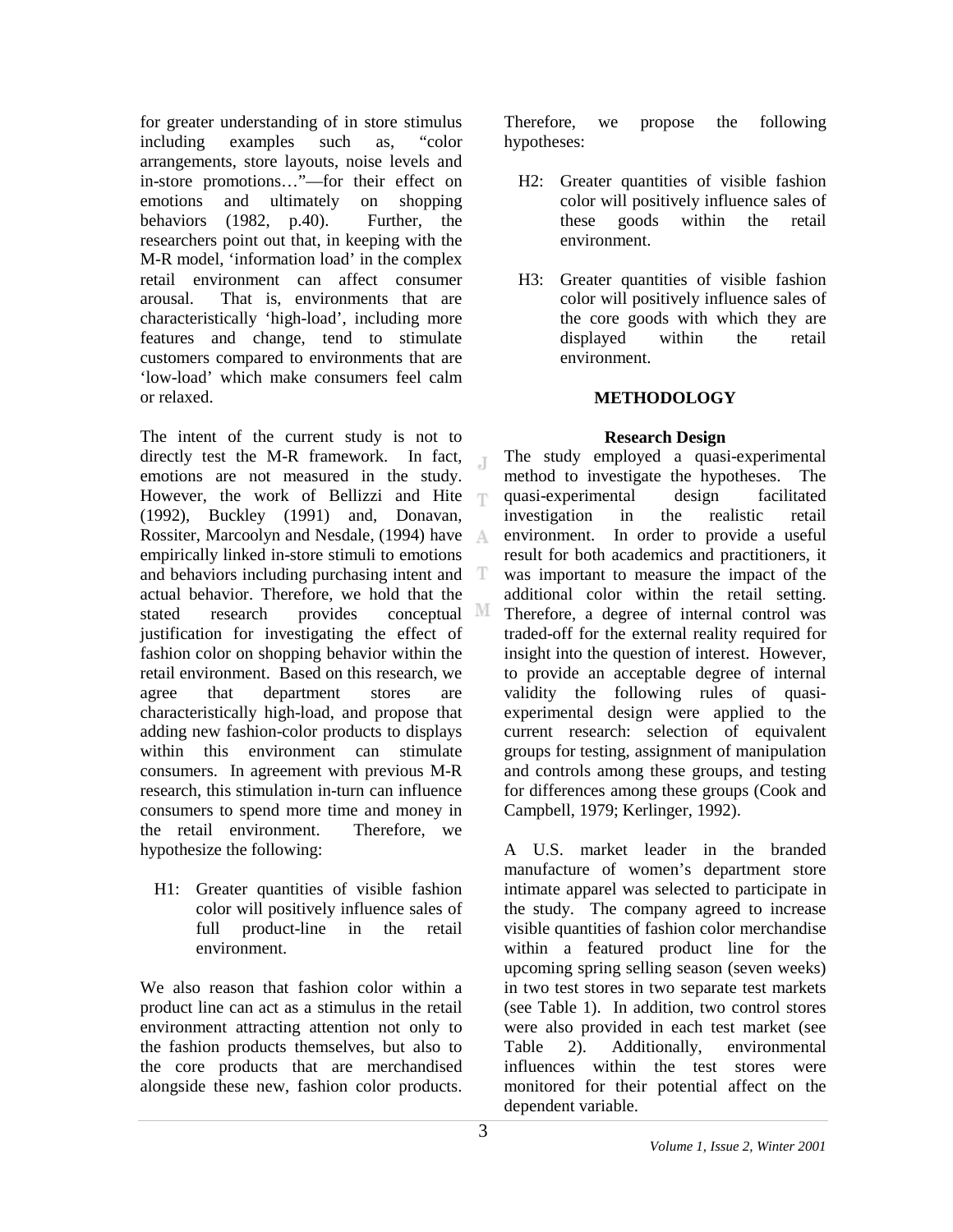The experimental unit for the study is weekly sell-through percentage of intimate apparel in the test product line for the full line (basic and fashion color units combined), basic colors only, and fashion color only. Weekly sellthrough simply refers to the total unit sales per week divided by the total quantity of products available for sale per week (on-hand inventory) in each individual store. Weekly sell-through is the metric used, instead of basic unit sales, to correct for differences in individual store sales. Although the four test stores were chosen to be as similar as possible, their sales vary slightly—both within and across markets. However, this variation should not affect weekly sell-through percentages because each store is planned and set to a common stock-to-sales ratio. In addition, all accounts in the study are vendor managed and inventory is replenished on a weekly basis.

## **Selection of the Test Stores**

Test stores for the study include two comparable locations of two different major national department store chains, for a total of four participating stores. Two stores, which belong to the same national chain, are located in the North Carolina Greensboro/Triad market (Chain A). The other two stores, which belong to a second national chain, are located in the Northern Virginia/Metropolitan Washington, DC market (Chain B). To reduce the possibility of a store or location effect, all four stores in the study were required to meet specific inclusion criteria (Tables 1 & 2).

#### Table 1

Criteria for Department Store-Chain Selection \_\_\_\_\_\_\_\_\_\_\_\_\_\_\_\_\_\_\_\_\_\_\_\_\_\_\_\_\_\_\_\_\_\_\_\_\_

1. Comparable market penetration

2. Both chains are established home accounts in respective test market (15+years).

Both chains are headquartered in each test market.

2. Comparable service levels for test brand

**I**nventory is vendor managed in all stores on a weekly basis.

3. Comparable sales volume for test brand

 All four stores have an "A" rating by the manufacturer, which indicates the highest sales volume grade for a retailer. **\_\_\_\_\_\_\_\_\_\_\_\_\_\_\_\_\_\_\_\_\_\_\_\_\_\_\_\_\_\_\_\_\_\_\_\_\_\_\_\_\_\_\_\_\_\_\_\_\_**

## Table 2 Criteria for Individual Store Selection (2 stores/each market)

- 1. Two stores belong to the same chain.<br>2. Located in the same regional market.
- Located in the same regional market.
- 3. Comparable shopping environments.
- 4. Same target consumer.
- 5. Comparable square footage for store & Intimate Apparel Department.

\_\_\_\_\_\_\_\_\_\_\_\_\_\_\_\_\_\_\_\_\_\_\_\_\_\_\_\_\_\_\_\_\_\_\_\_\_\_\_

6. Comparable placement of manufacturer's products in store.

All product displays for the manufacturer's produces are visible from the main action aisle.  $\mathcal{L}_\text{max}$  and the set of the set of the set of the set of the set of the set of the set of the set of the set of

## **Selection of the Test Collection**

Researchers worked with the manufacturer to select a product line that had a lengthy selling history and had incorporated fashion color in the past as a means of line extension. Specifically, the product-line had proven sales success over the past four years, ranking third out of ten, among the manufacturer's product styles. In past seasons, fashion color had been injected into the line with success. As a fashion color vehicle, the line ranked first within the manufacturer's lines that periodically incorporated fashion color. Further, the line was planned to introduce a new fashion color, *sorbet*, for the early spring selling season which spanned from the third week of March until the last week of April (seven weeks).

## **Experimental and Control Treatments**

At the beginning of the seven-week selling season, experimental treatments (i.e., high color) were administered to one store in each test market. The remaining stores in each market were designated as the control stores (i.e., low color). Therefore, each market and each chain had one experimental store (i.e., high color) and a corresponding control store (i.e., low color), totaling four test stores (Table 3).

The experimental stores were administered a double order (two times original plan) of fashion color merchandise for the test collection (Table 4). This double order of merchandise was fully displayed with the basic color products at the beginning of the selling season (March week 3) and remained

 $\mathbb{I}$ 

T

A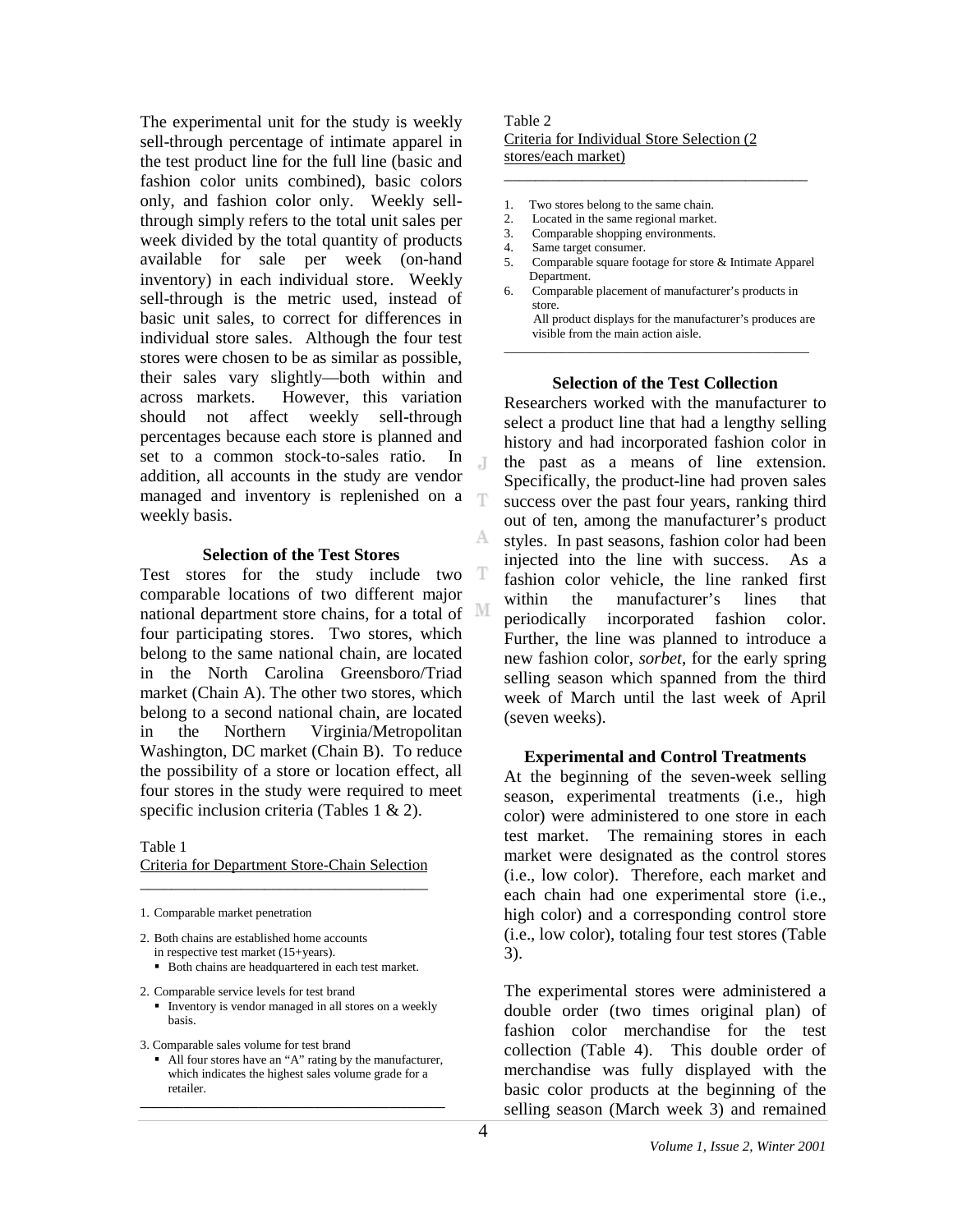on the selling floor for the duration of the study. The intent of this experimental treatment was to visibly increase the magnitude and depth of color on the merchandise display.

Table 3 Test Stores for the Study

|            | Chain A<br>N.C./Triad        | Chain B<br>Va./ D.C.         |
|------------|------------------------------|------------------------------|
| High Color | Store $A1 -$<br>Experimental | Store $B1 -$<br>Experimental |
| Low Color  | Store $A2 -$<br>Control      | Store $B2 -$<br>Control      |

The control stores were administered regular planned orders of the fashion color merchandise for the test collection (Table 4). Sales data generated in these "low color" stores provided a comparative basis for data from the experimental stores. Both  $\blacksquare$ experimental and control stores were monitored weekly by account managers—who ensured that all fashion color inventory was displayed on the selling floor during the full season.

Table 4

Experimental and Control Treatments of Fashion Color

| Market            | Store                        | # Fashion Color<br>Units |
|-------------------|------------------------------|--------------------------|
| Greensboro/Triad  | Store A1 experimental        | 28 <sup>a</sup>          |
| Northern Virginia | Store A <sub>2</sub> control | 14                       |
| Washington, D.C.  | Store B1 experimental        | $48^{\rm a}$             |
|                   | Store B <sub>2</sub> control | 24                       |

Note.<sup>a</sup> Indicates store with double fashion color.

## **Environmental Influences**

Environmental influences within were monitored on a weekly basis to reduce the potential for confounded results in each of the four test stores. Promotions, placement of the test product on the displays, mall and store events, and competitor's comparable products were monitored during the seven-week experiment. Three levels of price promotion were tracked including price, bundling and manufacturer's rebates. Three levels of merchandise placement were tracked for the participating manufacturer as well as their competitor's comparable products including main action aisle placement, visibility from the main action aisle, and no visibility from the main action aisle. Store and mall events including intimate apparel sales, storewide sales/events and mall sales/events were monitored on a weekly basis. The participating manufacturer identified three major brands in the department store market and additional specialty retail brand as its primary competitors. The specialty retailer was located in each of the test stores' host mall—and was therefore included in the study. These four brands were monitored during the seven-week study for special promotions, floor moves and new product introduction.

## **Data**

Data for the study were obtained from two A. sources. Point-of-sale (POS) data was provided to the researchers through the manufacturer's sales and inventory system which is directly linked to each retail account. Data was sent to the researchers on a weekly basis from a company contact. Weekly sales data was provided for the fashion and basic color products within the test line which began the third week of March and concluded the first week of May. On-hand data (inventory in stock) was provided as well. However, this data was provided at the beginning of each month rather than on a weekly basis.

The environmental influence data was concurrently collected on a weekly basis. Account managers supplied environmental influences data to the researchers for the Northern Virginia test stores. The Greensboro/Triad stores were monitored by the researchers.

# **Analysis**

# **Preparation of the Dependent Variable**

The dependent variable is weekly sell-through in units. The formula for weekly sell through is:

Weekly sell-through  $=$  total units sold for week total units available at beginning of week

T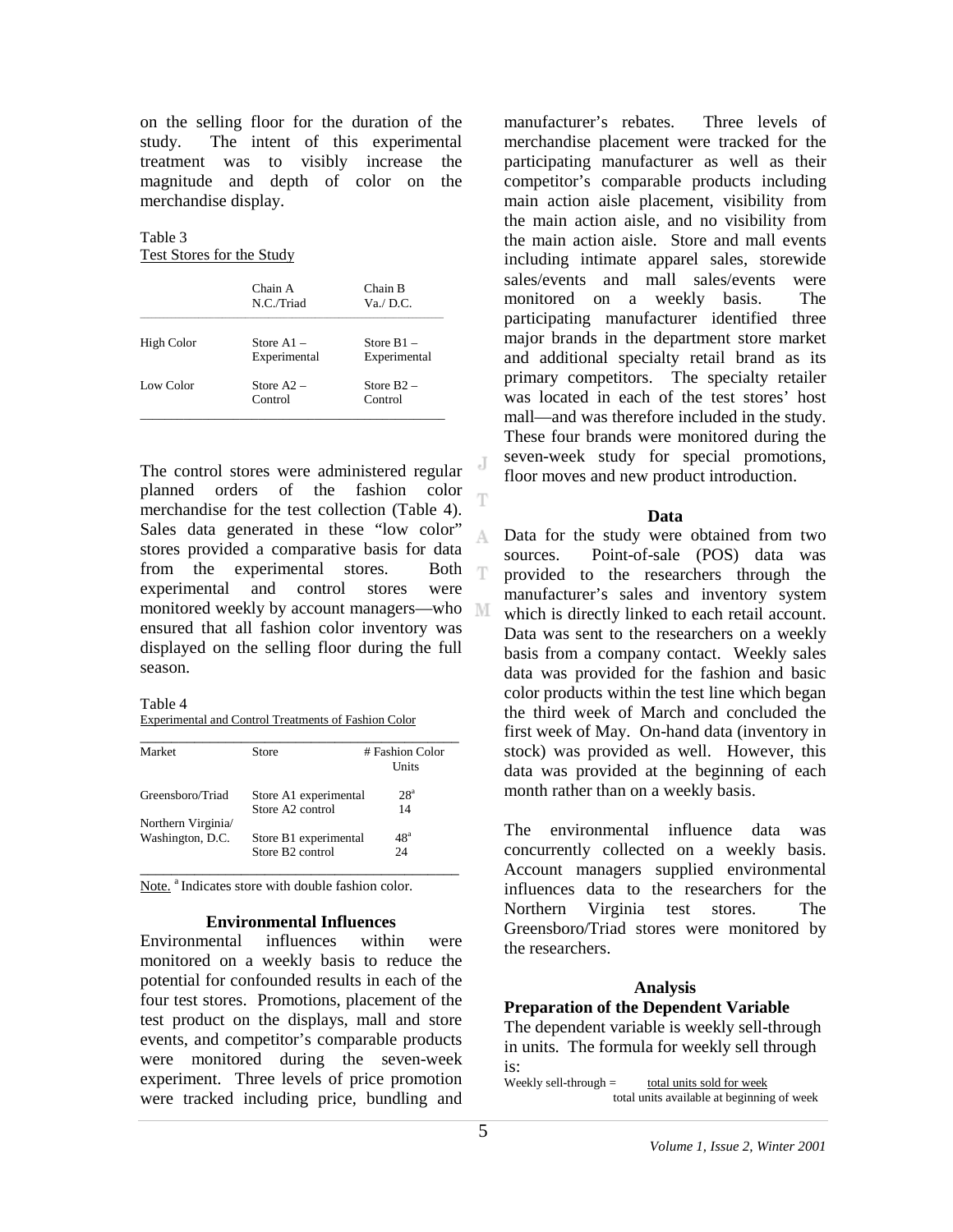Sell-through ratios were calculated individually for basic and fashion colors and in combination. Specifically, basic color sellthrough was calculated by adding together weekly sales for the two core colors: white and nude. Fashion color sell through reflected unit sales of sorbet alone. Sell-through of the full line was simply calculated by adding nude, white, and sorbet together and dividing by total inventory available.

At the time of data collection, the manufacturer's POS system was unable to track weekly inventory levels in each store. Instead the manufacturer provided researchers with monthly beginning inventory in units. The inventory amount was only provided for weeks one, four and seven for Store A (experimental and control) and weeks one, three and seven for Store B. Since the amount of inventory was not available for the remaining weeks it was necessary to estimate the amount of inventory available for these weeks. A quadratic curve was fitted to the T. actual on-hands inventory observations for each store chain (Table 5). This method was MI used because three actual on-hand observations for each store provided adequate data to obtain an exact fit. The quadratic curve did not adjust any of the original onhand observations (Table 6).

## **Statistical Procedures**

Analysis of Covariance (ANCOVA) was used to test all hypotheses. Least square means and focused contrasts were examined to determine the effect of greater quantities of visible fashion color on weekly-sell through of the test collection. In accordance with the hypotheses, all contrasts assumed that weekly sell through would be greater in the experimental stores (High Color) compared to the control stores (Low Color). Within the three statistical tests, each model was adjusted for a time covariate (by weeks). In addition, interaction terms were tested to indicate any influence of store by treatment effects.

Table 5 Quadratic Curve Results

|                                | Intercept | Week     | $\text{Werk}^2$ |
|--------------------------------|-----------|----------|-----------------|
| Store A1 (experimental)        |           |          |                 |
| <b>Basic Color Inventory</b>   | 144.28    | $-18.60$ | 1.32            |
| <b>Fashion Color Inventory</b> | 31.38     | $-3.64$  | 0.26            |
| Store A2 (control)             |           |          |                 |
| <b>Basic Color Inventory</b>   | 178.95    | $-39.85$ | 2.90            |
| <b>Fashion Color Inventory</b> | 15.23     | $-1.21$  | $-0.02$         |
| Store B1 (experimental)        |           |          |                 |
| <b>Basic Color Inventory</b>   | 161.54    | 13.94    | $-0.48$         |
| <b>Fashion Color Inventory</b> | 55.17     | $-7.72$  | 0.55            |
| Store B2 (control)             |           |          |                 |
| <b>Basic Color Inventory</b>   | 114.91    | 79.61    | $-4.52$         |
| <b>Fashion Color Inventory</b> | 15.23     | $-1.21$  | $-0.02$         |

Note. Quadratic curve results were used to estimate inventory levels with the following equation: Intercept + (Linear week estimated coefficient \* Week number) + ([Quadratic week estimated coefficient] \* [Week  $Number$ <sup>2</sup> $)$  = Inventory Available.

#### Table 6

 $\Box$ 

Available Inventory (units) by Week

|                                     |                  |     |                  | Weeks           |     |     |                 |
|-------------------------------------|------------------|-----|------------------|-----------------|-----|-----|-----------------|
|                                     | #1               | #2  | #3               | #4              | #5  | #6  | #7              |
| Store A1                            |                  |     |                  |                 |     |     |                 |
| <b>Fashion Color</b>                | 28 <sup>a</sup>  | 5   | 23               | 21 <sup>a</sup> | 20  | 19  | 19 <sup>a</sup> |
| <b>Basic Color</b>                  | 127 <sup>a</sup> | 112 | 100              | 91 <sup>a</sup> | 84  | 80  | 79              |
| Store A <sub>2</sub>                |                  |     |                  |                 |     |     |                 |
| <b>Fashion Color</b>                | 14 <sup>a</sup>  | 13  | 12               | $10^a$          | 10  | 9   | 8 <sup>a</sup>  |
| <b>Basic Color</b>                  | $142^{\circ}$    | 111 | 85               | $66^{\circ}$    | 52  | 44  | 42              |
| Store B1                            |                  |     |                  |                 |     |     |                 |
| <b>Fashion Color</b>                | 48 <sup>a</sup>  | 41  | 37 <sup>a</sup>  | 27              | 31  | 29  | 29 <sup>a</sup> |
| <b>Basic Color</b><br>$242^{\rm a}$ | $175^{\circ}$    | 188 | 199 <sup>a</sup> | 209             | 219 | 227 |                 |
| Store B <sub>2</sub>                |                  |     |                  |                 |     |     |                 |
| <b>Fashion Color</b>                | $24^{\circ}$     | 19  | $14^a$           | 11              | 7   | 6   | $7^{\rm a}$     |
| <b>Basic Color</b>                  | $190^{\circ}$    | 256 | $313^a$          | 361             | 400 | 430 | $462^{\circ}$   |

<sup>a</sup> Actual on-hand data (units) observation.

## **RESULTS**

## **Time Effect & Interaction**

The covariate for weeks indicated a positive effect for time as the seven-week study progressed for all three dependent variables. All means and subsequent contrasts were adjusted by the time covariate. Hypothesis 1 indicated a positive coefficient (2.29) and a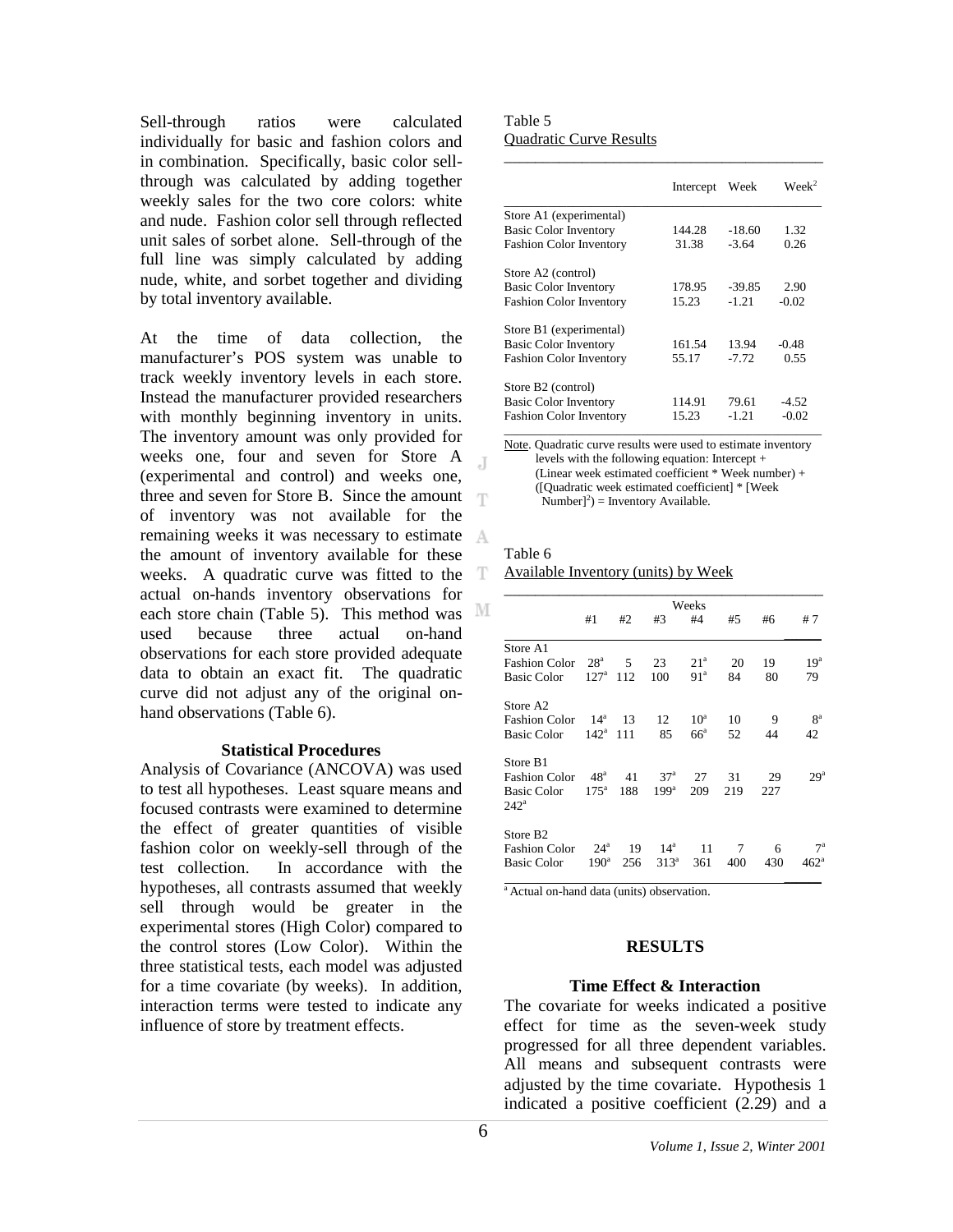small p-value,  $(p=0.033)$  (Table 7). Hypothesis 2 indicated a positive coefficient  $(3.30)$  and a small p-value,  $(p=0.0159)$  (Table 8). Hypothesis 3 indicated a positive coefficient (2.09) and a small p-value, (p=0.0124) (Table 9).

Interaction between store and treatment was tested for the three dependent variables. Large p-values indicated that interaction was not present in the three statistical models. Hypothesis 1 indicated a large p-value,  $(p =$ .4674) (Table 7), as did Hypothesis 2, (p  $=$ .8674) (Table 8) and Hypothesis 3, (p=.8674) (Table 9).

## **Hypotheses Tests**

Although the full model was significant at (p=.0135), the focused contrasts indicated that there were not significant differences between weekly sell through in the experimental versus the control stores. The focused contrast that compared weekly sell through of fashion color and basic color combined between experimental and control stores indicated a large p-value  $(p=0.955)$ (Table 7). Additional contrasts between experimental and control stores within markets produced similar results. The contrast between Store A-experimental and Store A-control for weekly sell through of fashion color and basic color combined indicated a large p-value  $(p=0.9700)$  and the contrast between Store B-experimental and Store B-control also indicated a large p-value (p=0.6600). All contrasts assumed that weekly sell through would be greater in experimental (high color) stores than in control (low color) stores. However, the test of Hypothesis 1 indicated negative estimates between the experimental stores and the control stores. Therefore, the published statistic was divided in half and subtracted from one to derive the actual p-value that corresponded to the hypothesis tested. Judging from the focused contrast of ANCOVA, Hypothesis 1 was not supported.

Table 7 Analysis of Covariance for Hypothesis 1

|                         |    | Dependent Variable: Weekly sell-through of fashion & basic |         |         |                       |
|-------------------------|----|------------------------------------------------------------|---------|---------|-----------------------|
| color                   |    |                                                            |         |         |                       |
| Source                  | DF | Sum of                                                     | Mean    | F       |                       |
| Pr>F                    |    |                                                            |         |         |                       |
|                         |    | Squares                                                    | Square  |         | Value                 |
|                         |    |                                                            |         |         |                       |
| Model                   | 4  | 875.544                                                    | 218.886 | 3.98    |                       |
| 0.0135                  |    |                                                            |         |         |                       |
| Error                   | 23 | 1265.133                                                   | 55.005  |         |                       |
| Corrected               |    |                                                            |         |         |                       |
| Total                   | 27 | 2140.678                                                   |         |         |                       |
| R-Square                |    | .409003                                                    |         |         |                       |
|                         |    |                                                            |         |         |                       |
| Contrast                |    | Estimate                                                   | Std Err | т       | Pr >  T               |
|                         |    |                                                            |         |         |                       |
| Time Effect             |    | 2.294                                                      | 0.7008  | 3.27    | 0.0033                |
| Interaction             |    | $-4.1428$                                                  | 5.6064  | $-0.74$ | 0.4674                |
| A <sub>1</sub> vs. $A2$ |    | $-7.0000$                                                  | 3.9643  | $-1.77$ | $0.0907$ <sup>a</sup> |
| <b>B1</b> vs. <b>B2</b> |    | $-28571$                                                   | 3.9643  | $-0.72$ | $0.4783^{\circ}$      |
| A1 $&$ A2 vs.           |    |                                                            |         |         |                       |
| B1 & B2                 |    | 7.000                                                      | 5.6064  | 1.25    | 0.2244                |
|                         |    |                                                            |         |         |                       |

Note. Where values of estimated coefficients are negative corresponding p-values were divided in half and subtracted from one to derive the actual p-value for the contrast. a The actual p-values for the contrasts are as follows:

A1 vs. A2--p=0.9700, B1 vs. B2 --p=0.6600.

#### Table 7 (Continued) T.

J

Ŧ

A

| Contrast                                   | Estimate  | Std Err |         |                       |
|--------------------------------------------|-----------|---------|---------|-----------------------|
|                                            |           |         |         |                       |
| A1 $\&$ B1 vs.                             |           |         |         |                       |
| A <sub>2</sub> $\&$ B <sub>2</sub>         | $-9.8571$ | 5.6064  | $-1.76$ | $0.0920$ <sup>a</sup> |
| (High vs. Low Color)                       |           |         |         |                       |
| A <sub>2</sub> s vs. B <sub>2</sub> 5.5714 |           | 3.964   | 1.41    | 0.1733                |
| (Low vs. Low Color)                        |           |         |         |                       |
| A <sub>1</sub> vs. $R_1$                   | 14285     | 3.964   | 0.36    | 0.7219                |
| (High vs. High Color)                      |           |         |         |                       |

<sup>a</sup> The actual p-values for the contrast is as follows:

A1 & B1 (high color) vs. A2 & B2 (low color) --p=0.9550.

The second hypothesis considered the effect of the experimental treatment on sell through of fashion color products only. The overall ANCOVA model was significant with an observed (p=.0149; Table 8). However, the focused contrast that examined the dependent variable between the experimental and control stores indicated a negative estimate. The actual p-value associated with Hypothesis 2 is (p= .9950) indicates no significant difference in weekly sell through of fashion color goods in the experimental versus control stores. Therefore, Hypothesis 2 is not supported.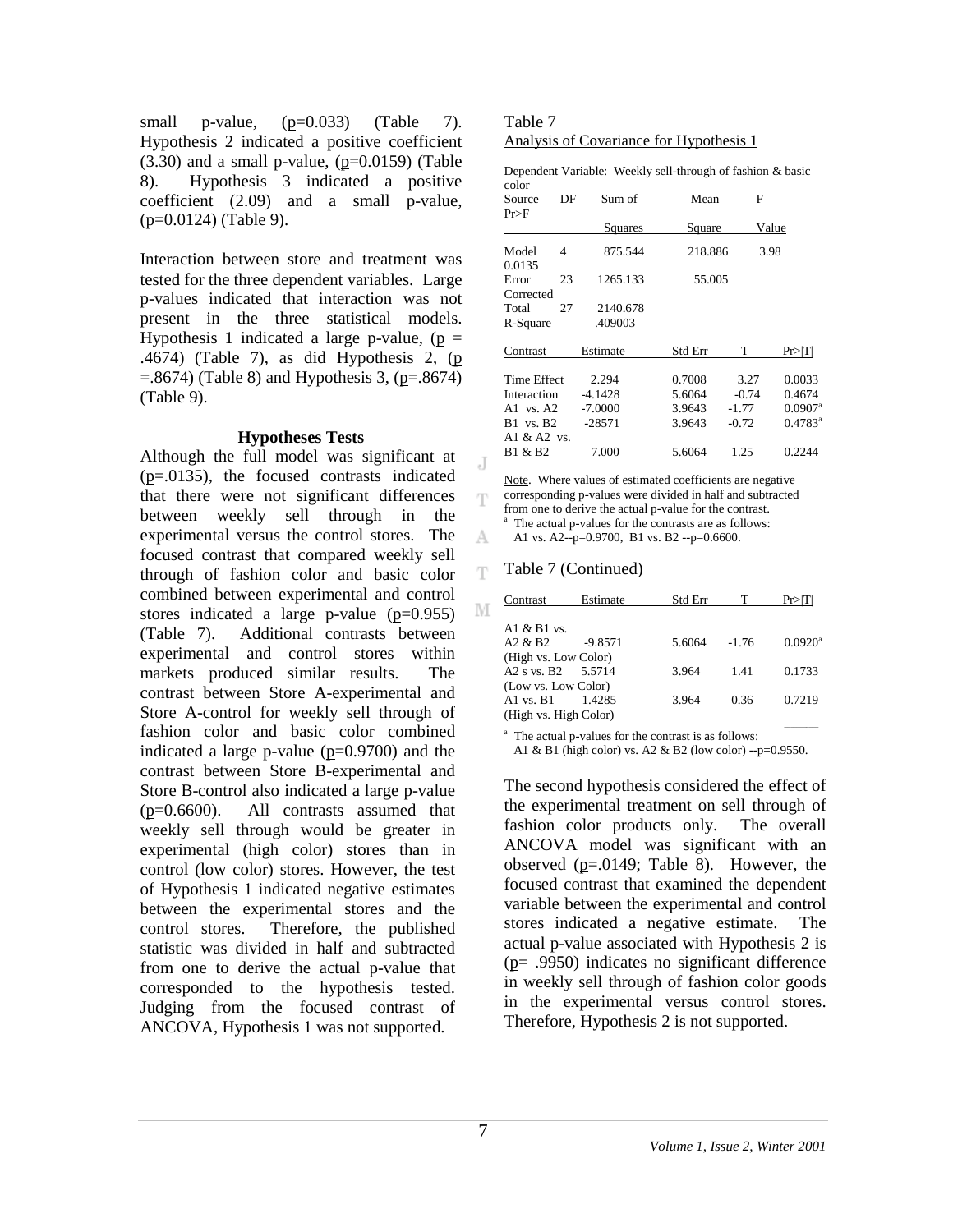Table 8 Analysis of Covariance for Hypothesis 2

| (only)                  |    |                            |          |         |                       |
|-------------------------|----|----------------------------|----------|---------|-----------------------|
| Source                  | DF | Sum of                     | Mean     |         | $F$ Value $Pr > F$    |
|                         |    | Squares                    | Square   |         |                       |
| Model                   | 4  | 2802.6071                  | 700.6517 | 3.88    | 0.0149                |
| Error                   | 23 | 4150.2500                  | 180.445  |         |                       |
| Corrected               |    |                            |          |         |                       |
| Total                   | 27 | 6952.8571                  |          |         |                       |
| R-Square .403087        |    |                            |          |         |                       |
|                         |    |                            |          |         |                       |
| Contrast                |    | Estimate                   | Std Err  | T       | Pr> T                 |
| <b>Time Effect</b>      |    | 3.0357                     | 1.2692   | 2.60    | 0.0159                |
| Interaction             |    | $-1.7142$                  | 10.1543  | $-0.17$ | 0.8674                |
| A <sub>1</sub> vs. $A2$ |    | $-15.8571$                 | 7.1802   | $-2.21$ | $0.0375^{\rm a}$      |
| <b>B1</b> vs. <b>B2</b> |    | $-14.1428$                 | 7.1802   | $-1.97$ | $0.0610^a$            |
| Store A1 & A2           |    |                            |          |         |                       |
| vs. B1 & B2             |    | $-0.2857$                  | 10.1543  | $-0.03$ | 0.9778                |
| A1 $\&$ B1 vs.          |    |                            |          |         |                       |
| $A2 & B2 -$             |    | 30.0000                    | 10.1543  | $-2.95$ | $0.0071$ <sup>a</sup> |
|                         |    | (High color vs. Low color) |          |         |                       |
| Store A2 s vs.          |    |                            |          |         |                       |
| Store B <sub>2</sub>    |    | 0.7142                     | 7.1802   | 0.10    | 0.9216                |
| (Low vs. Low color)     |    |                            |          |         |                       |
| $A1$ vs. $B1$           |    | $-1.0000$                  | 7.1802   | $-0.14$ | 0.8904                |
| (High vs. High color)   |    |                            |          |         |                       |
|                         |    |                            |          |         |                       |

Dependent Variable: Weekly sell through of fashion color (only)

 $\mathcal{L}_\text{max}$  , and the contract of the contract of the contract of the contract of the contract of the contract of the contract of the contract of the contract of the contract of the contract of the contract of the contr a The actual p-values for the contrasts are as follows: Store A1 vs. Store A2--p=0.9813, Store B1 vs. B2, p=0.9695, and A1 & A2 (high color) vs. Store A2 & B2 (low color) p=0.9950.

The third and final hypothesis considered the impact of the experimental treatment on weekly sell through of the basic color products within the test line. The overall ANCOVA model was marginally significant with an observed (p=.0645; Table 9). However, the focused contrast that compared the experimental stores with the control stores indicated that there was no significant impact of the fashion color treatment on sales of basic color goods (p=0.9172). Therefore, Hypothesis 3 was not supported either.

#### **Environmental Influences**

During the seven-week study, promotions, location of product displays and store and mall events were monitored. The store environment was heavily promotional during the test period. Promotions were present in four out of seven weeks in Chain A and five out of seven weeks in Chain B, for both the test manufacturer's brand as well as competitor brands. Promotional activities across all stores were identical for the test products. The only difference in promotional

activity between the four stores, was the presence of a bundling promotion for a competitor's comparable product in Chain B. The test products maintained action-aisle placement during all weeks of the study. Display of the competitors' comparable products occasionally changed during the seven weeks. No mall events occurred during the study period. However, within Chain A four storewide sales occurred which lasted a total of four weeks. Chain B also had four sales which spanned four weeks. Overall, the promotional activity, presence of competitor's products, and store and mall events were very consistent across the four test stores.

| able |  |
|------|--|
|------|--|

Analysis of Covariance for Hypothesis 3

|   | Analysis of Covariance for Hypothesis 5                       |                |                |          |         |                       |  |  |
|---|---------------------------------------------------------------|----------------|----------------|----------|---------|-----------------------|--|--|
| J | Dependent Variable: Weekly sell through of basic color (only) |                |                |          |         |                       |  |  |
|   | Source                                                        | DF             | Sum of         | Mean     |         | $F$ Value $Pr$ $>F$   |  |  |
| T |                                                               |                | <b>Squares</b> | Square   |         |                       |  |  |
|   | Model                                                         | $\overline{4}$ | 699.7946       | 172.4486 | 2.58    | 0.0645                |  |  |
|   | Error                                                         | 23             | 1539.2053      | 66.9219  |         |                       |  |  |
|   | Corrected                                                     |                |                |          |         |                       |  |  |
|   | Total                                                         | 27             | 2229.0000      |          |         |                       |  |  |
| T | R-Square .309464                                              |                |                |          |         |                       |  |  |
|   | Contrast                                                      |                | Estimate       | Std Err  | T       | Pr >  T               |  |  |
| М | Time Effect                                                   |                | 2.0982         | 0.7729   | 2.71    | 0.0124                |  |  |
|   | Interaction                                                   |                | $-1.14285$     | 6.1839   | $-0.18$ | 0.8550                |  |  |
|   | High vs.                                                      |                |                |          |         |                       |  |  |
|   | Low Color                                                     |                | $-8.8571$      | 6.1839   | $-1.43$ | $0.1655^{\rm a}$      |  |  |
|   | $A2$ vs. $B2$                                                 |                | 3.4285         | 4.3727   | 0.78    | 0.4410                |  |  |
|   | (Low vs. Low Color)                                           |                |                |          |         |                       |  |  |
|   | $A1$ vs. $B1$                                                 |                | 2.2857         | 4.3727   | 0.52    | 0.6062                |  |  |
|   | (High vs. High Color)                                         |                |                |          |         |                       |  |  |
|   | A <sub>1</sub> vs. $A2$                                       |                | $-5.0000$      | 4.3727   | $-1.14$ | $0.2646^{\circ}$      |  |  |
|   | $B1$ vs. $B2$                                                 |                | $-3.8571$      | 4.3727   | $-0.88$ | $0.3869$ <sup>a</sup> |  |  |
|   | Chain A vs. B                                                 |                | 5.7142         | 6.1839   | 0.92    | 0.3651                |  |  |

<sup>a</sup> The actual p-values for the contrasts are as follows: Store A1 vs. A2 --p=0.8677, Store B1 vs. B2--p=0.80655, and High Color vs. Low --Color p=0.9172.

## **CONCLUSIONS & LIMITATIONS**

Judging from the hypothesis tests, the experimental manipulation of fashion color within the retail environment (intimate apparel) did not increase sales of these goods. Although we did not directly test whether the greater presence of fashion color stimulated consumer interest, we posed that if fashion color does, in fact, stimulate consumer interest, sales should logically increase. Three major points should be weighed when considering this result. First, it is highly possible that the complexity of the retail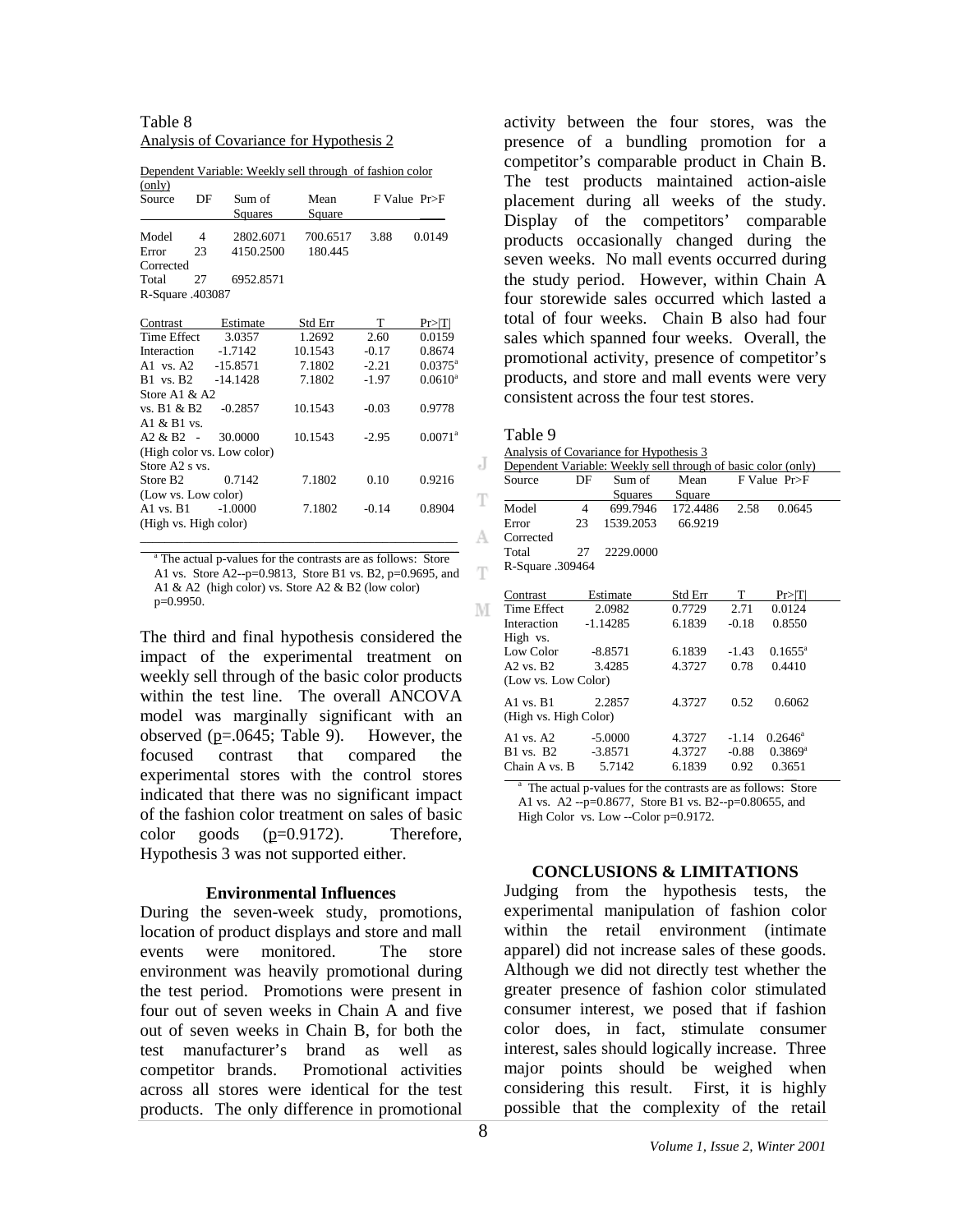environment reduced the strength of the experimental manipulation. In other words, greater depth of fashion color, although visibly more impressive in the test than control stores, may have not been enough to stimulate consumers in an environment that was highly complex. Promotional activity was frequent across the four test stores—at both the store and department level—and visual signs within the merchandise displays were changing week to week. Although this is a common factor in this merchandise category, its presence could have reduced the impact of fashion color within the intimate apparel department.

Second, the test product line is typically marketed for its basic color, performance centered, foundation garments. The test T. manufacturer's target customer is a college educated female between the ages of 25-54 ΤР. who value the benefits of fit, support, and comfort over fashion. The line had proven success among its target market with more than four years of successful selling history. T Because of the line's success as a performance-centered product, it is highly possible that potential and past customers are less sensitive to the addition of fashion color within the line.

Third, this investigation examined the impact of fashion color within a single apparel line. Although measures were taken to select a line that would reflect a difference if the added fashion color increased interest, it is difficult to generalize these findings across all apparel lines, selling seasons, and retail environments.

# **IMPLICATIONS & FUTURE RESEARCH**

Although the hypothesized directions of this research were not supported, the results suggest some important implications for researchers, apparel producers and marketers. Our results indicated that greater depth of visible fashion color did not contribute to the profitability of a core apparel product line in the competitive department store environment. From a research standpoint, this suggests that our manipulation may not have been strong enough, or was perhaps counteracted by some other force within the complex environment.

Therefore, it would be helpful to examine the direct impact of color on consumer stimulation in a controlled environment, within the S-O-R paradigm. Greater understanding of this phenomenon could help us to understand the degree to which different factors (e.g., color, music, and promotions) affect approach and avoidance behaviors in high load environments. Further, it would be useful to examine how different stimuli affect purchasing behavior.

From a managerial standpoint this result suggests several important implications. In integrated supply chains, as well as less formal channels of distribution, fashion color incorporation for apparel marketing occurs on a regular basis, season after season. Marketers, designers and manufacturers have to make routine color decisions for their product lines— which are sold in the complex retail environment. The test collection that we examined in the quasi-experiment was among the test manufacturer's top product lines for featuring seasonal color. Additionally, the Spring selling season was among the best times of the year to sell color foundations for the test manufacturer. However, the greater depth and breadth of fashion color did not increase consumer response to these products. The same challenge that we faced in designing this project, creating a noticeable stimulus in a dynamic environment, faces practitioners in making daily product decisions. Because of the many factors that influence the success of apparel products in the retail marketplace practitioners need to leverage any and all knowledge available to make more informed product decisions.

The new product literature offers some meaningful directions for future research in this area, as well as strategic initiatives that can aid in making extension and new product decisions within continuous development firms (Andrews and Smith, 1996; Mahajan and Wind, 1992; Wind and Mahajan,; 1997). Although the majority of this research is geared towards consumer durables and technological products, it offers potential guidance for product decisions within the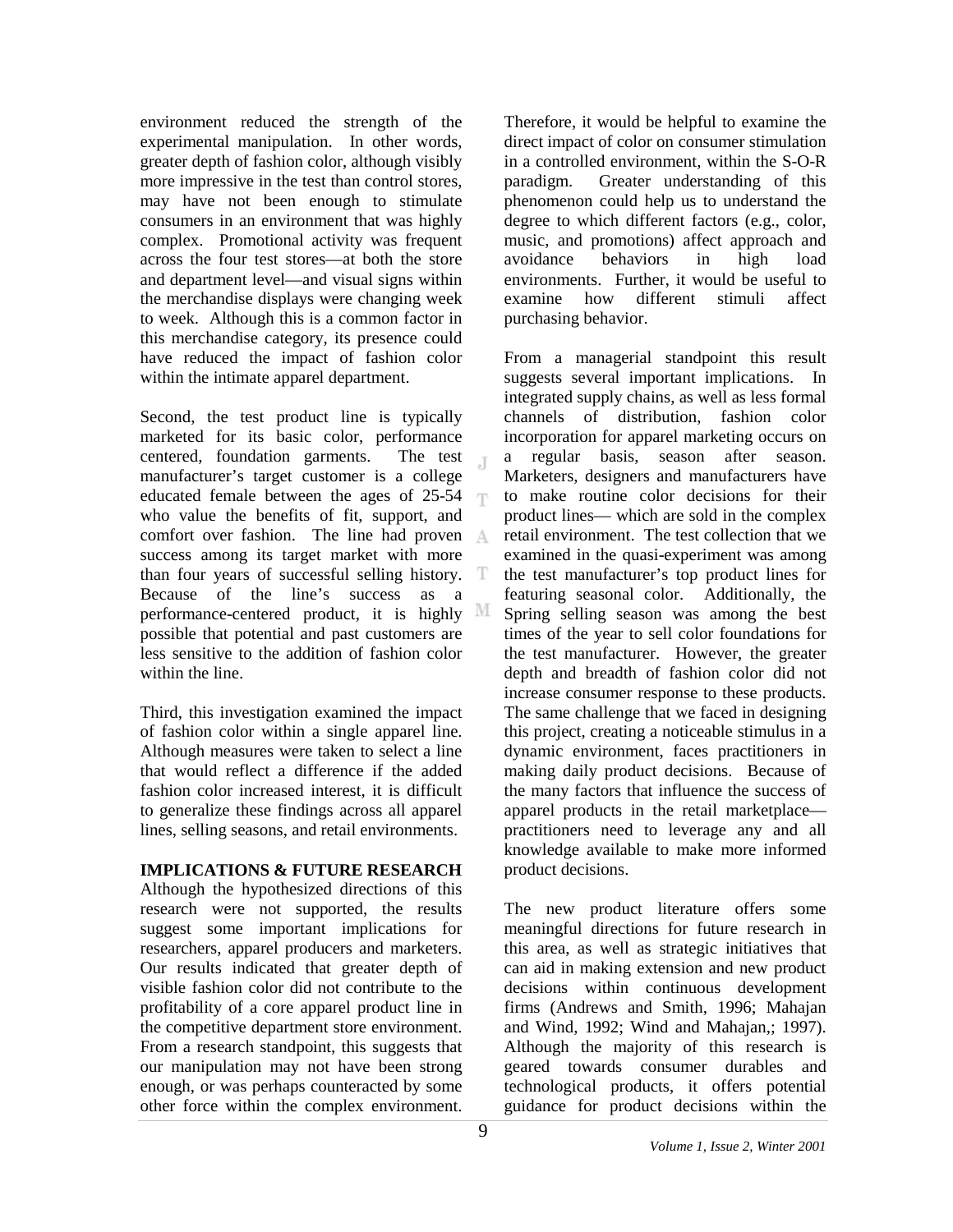apparel context. The suggestions of Thomas (1993) including: increased market analysis, generation of options, evaluation of new product concepts and their affect on strategy, forecasting under adaptive conditions and testing/ monitoring early sales; could be particularly helpful for apparel marketers and manufacturers in developing both product line-extensions as well as new products (Wind and Mahajan, 1997).

A final implication for marketers is the fact that a line that is typically marketed for utility may not always be a successful vehicle for fashion color. Simple rules of target marketing and the use of information in making color decisions can increase the success and decrease the failure of routine  $\top$ product decisions.

# **REFERENCES**

Andrews, J. and Smith, D.C. (1996) In search of the marketing imagination: Factors affecting the creativity of marketing programs for mature products, *Journal of Marketing Research*, 33, (May) 174-187.

Bellizzi, J. A. and Hite, R.E. (1992) Environmental color, consumer feelings, and purchase likelihood, *Psychology & Marketing*, 9(5): 347-363 (September/October).

Biederman, D. (2000) Setting the Fashion Pace," *Traffic World*, 263, 10, 22-25.

Buckley, P. G.(1991) An S-O-R model of the purchase of an item in a store, *Advances in Consumer Research*, Vol. 18, Rebecca H. Holman and Michael R. Solomon (eds.) Provo, UT: Association for Consumer Research.

Buckley, P. G. (1987) The internal atmosphere of a retail store, *Advances in Consumer Research*, Vol.14, Melanie Wallendorf and Paul Anderson (eds.) Provo, UT: Association for Consumer Research.

Clarke, W. L. (1987). Integrating the logistics of merchandise management, *Retail Control*, June/July, 21-30.

Cook, T. D. and Campbell D. T. (1979), *Quasi-Experimentation: Design and Analysis Issues for Field Settings*: Chicago: Rand McNally.

Cowan, W.R. (1993, December). Store fixturing and display—retailers strategic tool for product positioning and productivity in the 1990's. *Chain Store Age Executive with Shopping Center Age*, 69, 135-136.

Donovan, R. J. and Rossiter, J. R. (1982) Store atmosphere: An environmental psychology approach, *Journal of Retailing*, 58, 34-57.

Donovan, Robert J., Rossiter, J.R., Marcoolyn, T. G. and Nesdale, A. (1994). Store atmosphere and purchasing behavior, *Journal of Retailing*, A. 70, 283-294.

Emmelhainz, L. W., Emmelhainz, M.A. and Stock, J.R. (1991) Logistics implications of retail stockouts, *Journal of Business Logistics*, 12, 2, 129-142.

Kerlinger, F. N., (1992) *Foundations of behavioral research*, 3rd. Ed. Harcourt Brace College Publishers: Fort Worth, TX.

Kotler, P. (1999) *Marketing management*,  $(10<sup>th</sup>$  ed.). New Jersey: Prentice Hall.

Mahajan, V. and Wind Y. (1992) New product models: practice, shortcomings and desired improvements, *Journal of Product Innovation Management*, 9 (June), 128-39.

Mehrabian, A. and Russell, J.A. (1974). *An approach to environmental psychology*. Cambridge, MA: MIT Press.

Slama, M. E. and Tashchian, A. (1987) Validating the S-O-R paradigm for consumer involvement with a convenience good, *Journal of the Academy of Marketing Science*, 15 (Spring), 36-45.